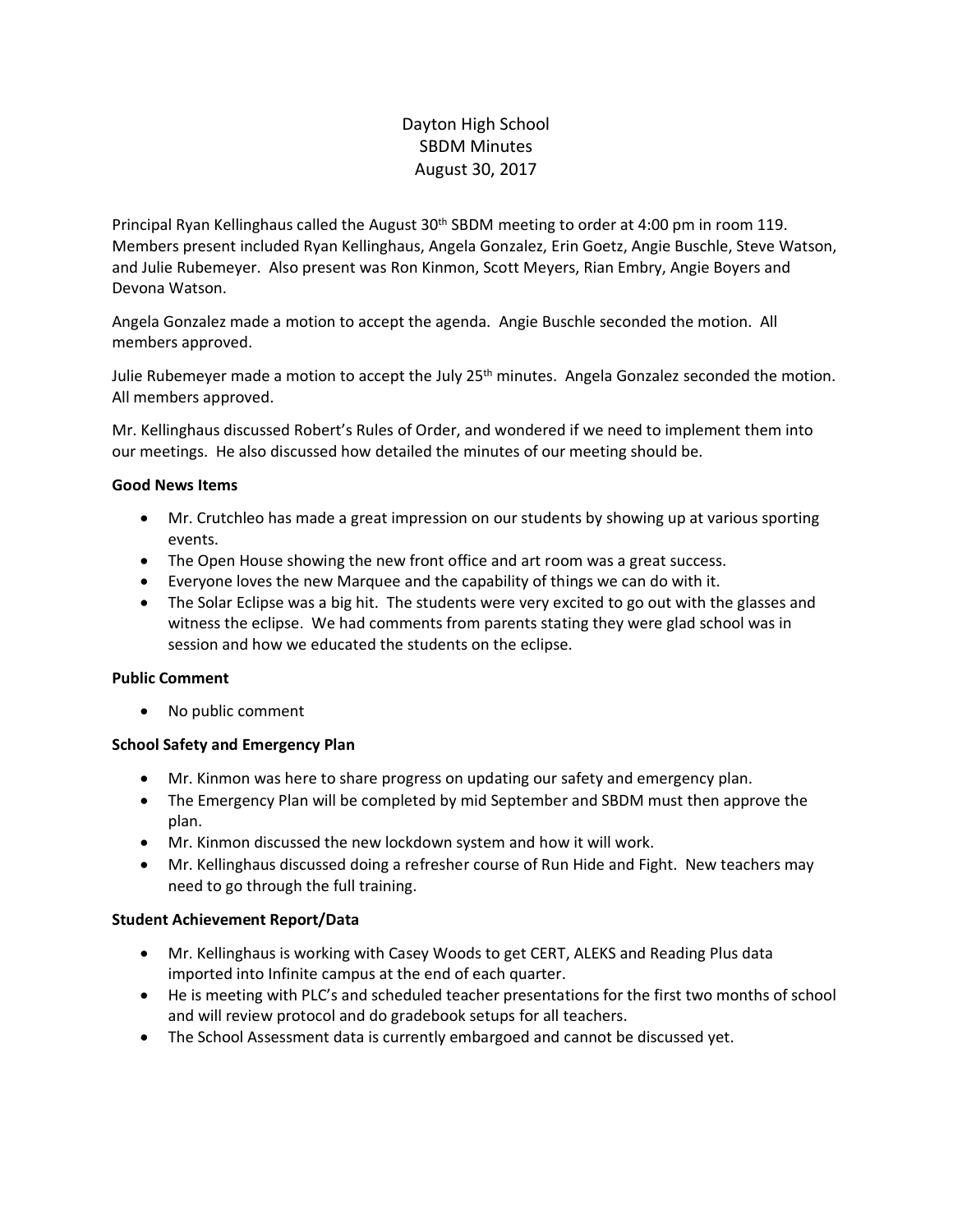### **School Improvement Plan**

• We will review our CSIP again in November and the 2018 CSIP will be developed by the end of December.

### **Budget Report**

- We discussed the Budget and how only three teachers had spent their \$70. They have until the end of September to spend this money.
- Linda brought up the cost of the yearly technical support for the school bookkeeping system and that each year there is an updated program. The cost of the support is \$300 a year and the update is \$295. Angie Buschle made a motion to add \$600 to Office Supplies to cover this cost. Julie Rubemeyer seconded the motion. All members approved.
- The cost of PLATO with the additional electives was discussed and where the money would come from.

### **Committee Reports**

- There are no Committee Reports this month. Next month will be the Special Education Committee.
- Discussed if everyone from the department comes or they have one teacher represent the department. If only one or the department head comes, they should be better prepared. This could be done in their PLC's.

### **Bylaw or Policy Review/ Readings/ Adoption**

### **Council By-Laws**

Sections of By-Laws need to be addressed. Section I and II were discussed. Julie Rubemeyer made a motion to approve Sections I and II. Steve Watson seconded the motion. All members approved.

### **Policy 1.01 Determination of the Curriculum Policy**

Change to:

• All teachers shall work within school and district professional learning communities to develop and submit curriculum aligned with the state standards by March 15<sup>th</sup> for all classes they teach. The curriculum shall include a timeline with units and big ideas, as well as unit/quarterly organizers with standards. The curriculum shall be organized, stored and submitted digitally to the principal and Director of Teaching and Learning quarterly. The curriculum will be reported to the school council for approval during the council's April meeting each year. All concerns from the school council related to the curriculum shall be referred to the Director of Teaching and Learning and principal, who will consult with teachers to make recommendations to the council for consideration.

It was decided that PLC's would be our Curriculum Committee.

Steve Watson made a motion to approve the first reading. Angie Buschle seconded the motion. All members approved.

# **Policy 1.03 High School Credits Earned During 8th Grade Policy**

Change to: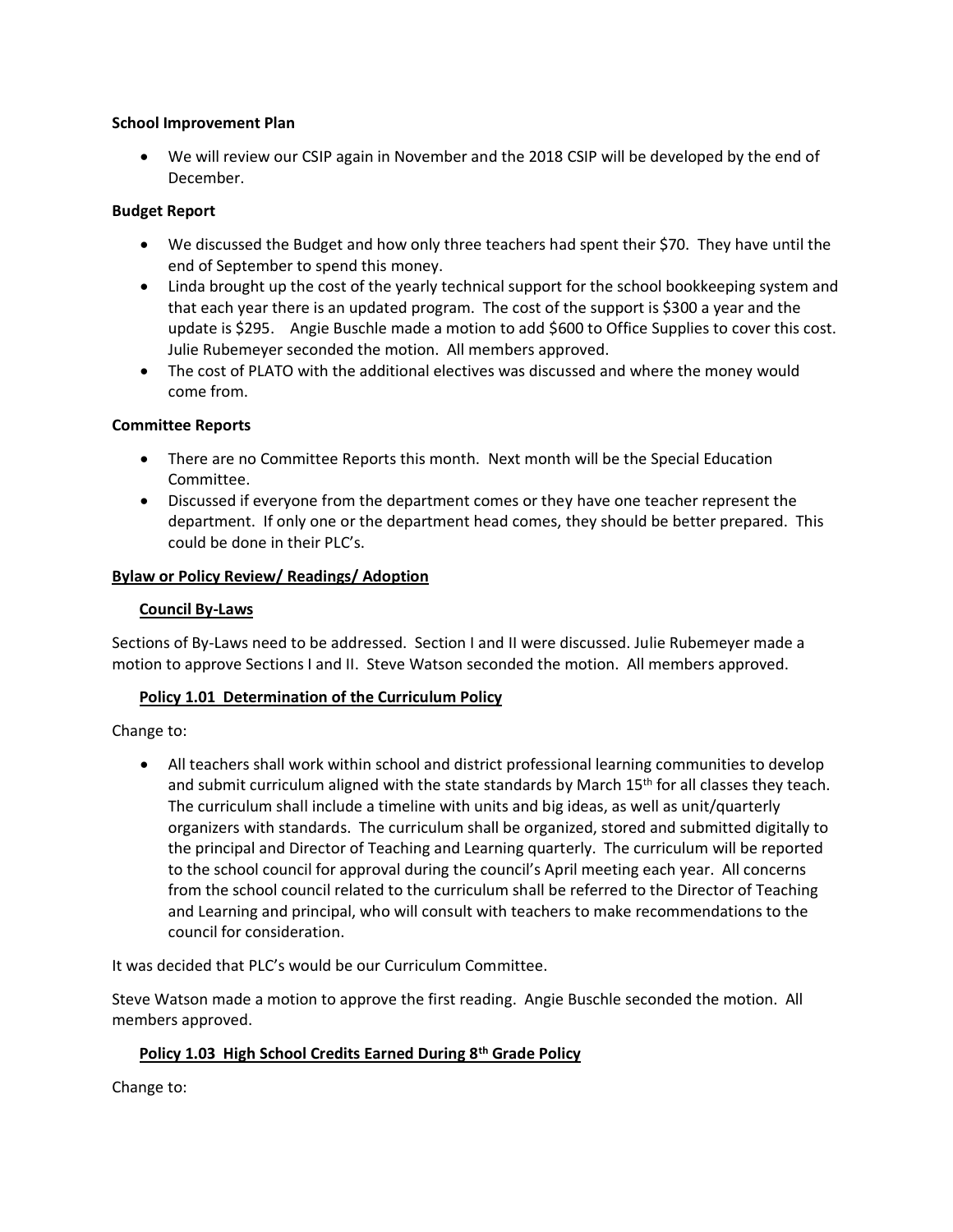- 1. Students in the eighth grade who demonstrate readiness to take Algebra 1, based on CERT data, math grades and teacher recommendations, will receive a high school math elective credit as long as they receive an 80% or above. Eighth grade students who are commended for Algebra 1 will be notified by June 15<sup>th</sup>. Failing to receive a grade of 80% or higher will result in the student having to take Algebra 1 as a Freshman.
- 2. Students in the eighth grade who demonstrate readiness to take Spanish 1, based on CERT data, English grades and teacher recommendations, will receive a high school Spanish credit as long as they receive an 80% or above. Eighth grade students who are recommended for Spanish 1 will be notified by June  $15<sup>th</sup>$ . Failing to receive a grade of 80% or higher will result in the student having to take Spanish 1 in high school, if they choose to take Spanish 1 in high school.
- 3. Students in the eighth grade wo demonstrate readiness to take high school band, based on band grades and teacher recommendations, will receive a high school band credit as long as they receive an 80% or above.

State Law says you must have an 80% or higher. We need to send new agreements home to let parents know of the change.

Angela Gonzalez made a motion to approve the first reading. Steve Watson seconded the motion. All members approved.

Angie Buschle made a motion to extend the meeting. Erin Goetz seconded the motion. All members approved.

### **Policy 1.04 Writing/Communications Program Policy**

We will review this policy next month.

# **Policy 1.05 Weighing of Classes Policy.**

It was decided to hold this change until the September meeting to see if we can go back and bump up the GPA for all previous years.

# **Policy 3.01 Student Assignment Policy**

Change to:

- 1. Take out the assignments shall be posted in the entrance foyer of the school for public viewing in conjunction with the school council meeting agenda.
- 2. Add "guidance counselor or principal" to the last sentence where it reads….."Parents who wish to seek a change in the assignment of their child shall confer with the guidance counselor of principal, who shall have the authority to consider the request."

Erin Goetz made a motion to approve the first reading. Angie Buschle seconded the motion. All members approved.

# **Policy 8.06 Requirements for participating in graduation ceremonies as valedictorian or salutatorian.**

Change to:

- 1. The students must be regularly enrolled in Dayton High School for their entire Senior year. (interpretation of attendance as a regularly enrolled student is at the discretion of the principal.)
- 2. The student much have completed 4 full years of high school.